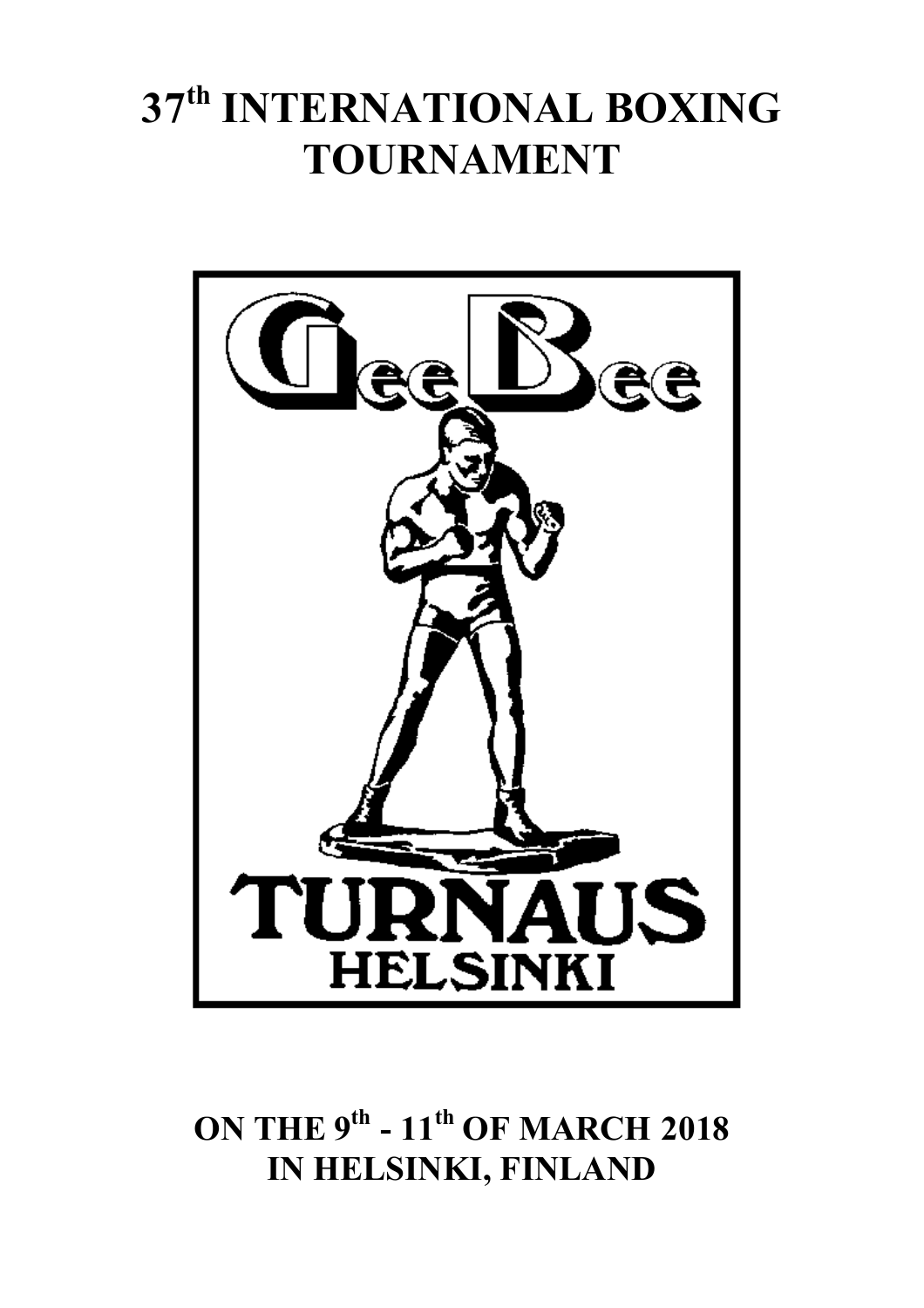## **INVITATION**

The 37<sup>th</sup> International "GeeBee" Boxing Tournament will be held on  $9<sup>th</sup>$  - 11<sup>th</sup> March 2018 in Helsinki, Finland. Hereby we have the great pleasure to invite your association to participate in the tournament.

The organizers will provide accommodation  $\&$  meals during the tournament (max. 8) persons/team:

6 boxers + 2 officials) **for price of 60 euros per day per person**. The host will provide accommodation&meals for AIBA R/J.

The "GeeBee" Tournament will be held in the Urheilutalo Sport Hall, Helsinginkatu 25. Accommodation and meals is in the Hotel Cumulus Kallio, Läntinen Brahenkatu 2.

We await your preliminary numerical entries by December  $16<sup>th</sup>$ , 2017. Final entries with categories and the names and the total number of the delegation at the latest by  $31<sup>th</sup>$  of January, 2018. The entries should be sent to the following address: The Finnish Worker's Sports Federation TUL Phone: +358 9 251 320

E-mail: timo.rannikko123@gmail.com

We are also pleased to give you more information if required.

### **Day of arrival the 8 th March and departure the 12th March 2018.**



Timo Rannikko General Secretary